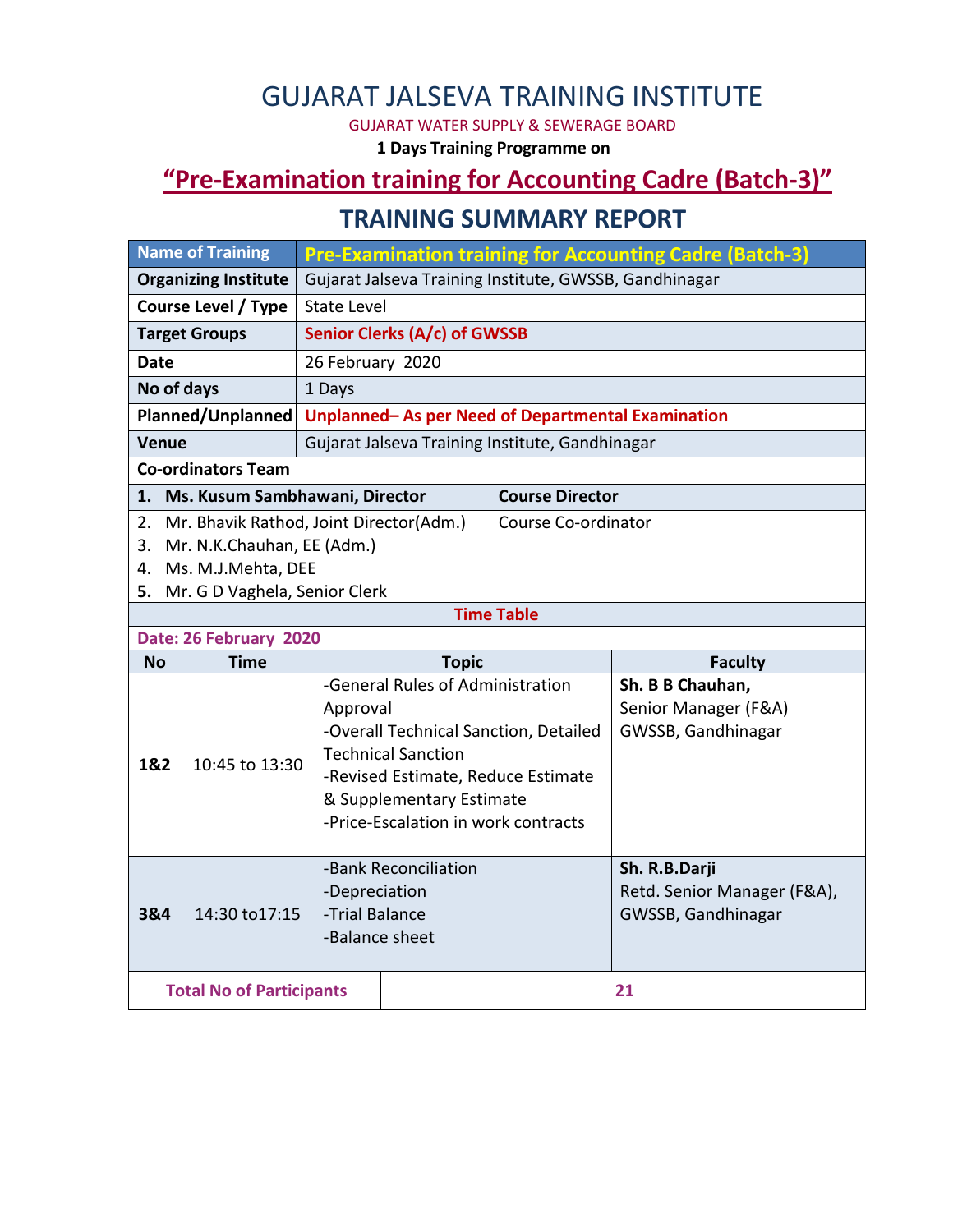## **List of Participants**

| <b>Sr</b><br><b>No</b> | <b>CPF</b><br><b>No</b> | <b>Name of Employee</b>                  | <b>Designation</b>  | <b>Office</b>                           |
|------------------------|-------------------------|------------------------------------------|---------------------|-----------------------------------------|
| $\mathbf{1}$           | 10394                   | <b>ABHAYSINH P DABHI</b>                 | Senior Clerk        | DEE, PHS Subdivision, kadi              |
| 2                      | 10488                   | AJAY P MUNJAPARA                         | Senior Clerk        | P.H. sani sub dn no.2<br>Srendranagar   |
| 3                      | 10291                   | ANAND B MAJITHIYA                        | Senior Clerk        | Water Tanker sub Rajkot                 |
| 4                      | 2049                    | <b>BHARATKUMAR CHIMANLAL PATEL</b>       | Senior Clerk (AC)   | EE, P.H. Works Division,<br>Gandhinagar |
| 5                      | 5110                    | <b>DINESH L SOLANKI</b>                  | <b>Senior Clerk</b> | EE, P.H. Works Division,<br>Ahmebad     |
| 6                      | 9791                    | HARESHBHAI KESHARABHAI<br><b>BHURIYA</b> | Senior Clerk        | EE, P.H. Works Division, Bhuj           |
| $\overline{7}$         | 4028                    | HARSUKHBHAI LAXMANBHAI<br><b>CHAVDA</b>  | Senior Clerk        | DEE, PHS Subdivion,<br>Manavadar        |
| 8                      | 1847                    | JAGDISH PURSHOTAM TUVER                  | Senior Clerk (AC)   | EE, P.H. Works Division,<br>Veraval     |
| 9                      | 3342                    | JAYENDRAKUMAR AMBALAL PATEL              | Senior Clerk (AC)   | CE, Zone 1, Vadodara                    |
| 10                     | 2326                    | JAYESHKUMAR PUNJABHAI GANDHI             | Senior Clerk        | EE, P.H. Works Division,<br>Nadiad      |
| 11                     | 8247                    | KAMLESHKUMAR MANILAL PARMAR              | Senior Clerk        | SE, P. H. Circle, Surat                 |
| 12                     | 2815                    | KANUBHAI UKABHAI MAKWANA                 | Senior Clerk (AC)   | SE, P. H. Circle, Nadiad                |
| 13                     | 9387                    | KIRITSINH FATESINH BARIA                 | Senior Clerk        | P. H. Mech. Division, Dahod             |
| 14                     | 5096                    | MAHENDRASINH AMARSINH<br><b>RATHOD</b>   | Senior Clerk        | EE, P.H. Works Division,<br>Vyara       |
| 15                     | 1989                    | <b>NARENDRA T VYAS</b>                   | Senior Clerk        | W.S.Dept. Gandhinagar                   |
| 16                     | 1460                    | PARSING JOKHNABHAI KISHORI               | Senior Clerk (AC)   | PH Mech. SubDivision,<br>Lunawada       |
| 17                     | 9840                    | <b>PRADIP P VYAS</b>                     | Senior Clerk        | EE, P.H. Works Division,<br>Deesa       |
| 18                     | 8246                    | PRASHANT SURESHBHAI RANA                 | Senior Clerk        | DEE, PHS Subdivision,<br>Bilimora       |
| 19                     | 1777                    | RAHEMTULLA JUSAB SUMRA                   | Senior Clerk        | DEE, PHS Subdivision,<br>Mandvi-Kutch   |
| 20                     | 3344                    | RAJESHKUMAR RAJNIKANT KAYASTH            | Senior Clerk        | DEE, PHS Subdivision,<br>Netrang        |
| 21                     | 8143                    | VIJAY.R.YADAV                            | Senior Clerk        | PHS SUB DN Jasdan                       |